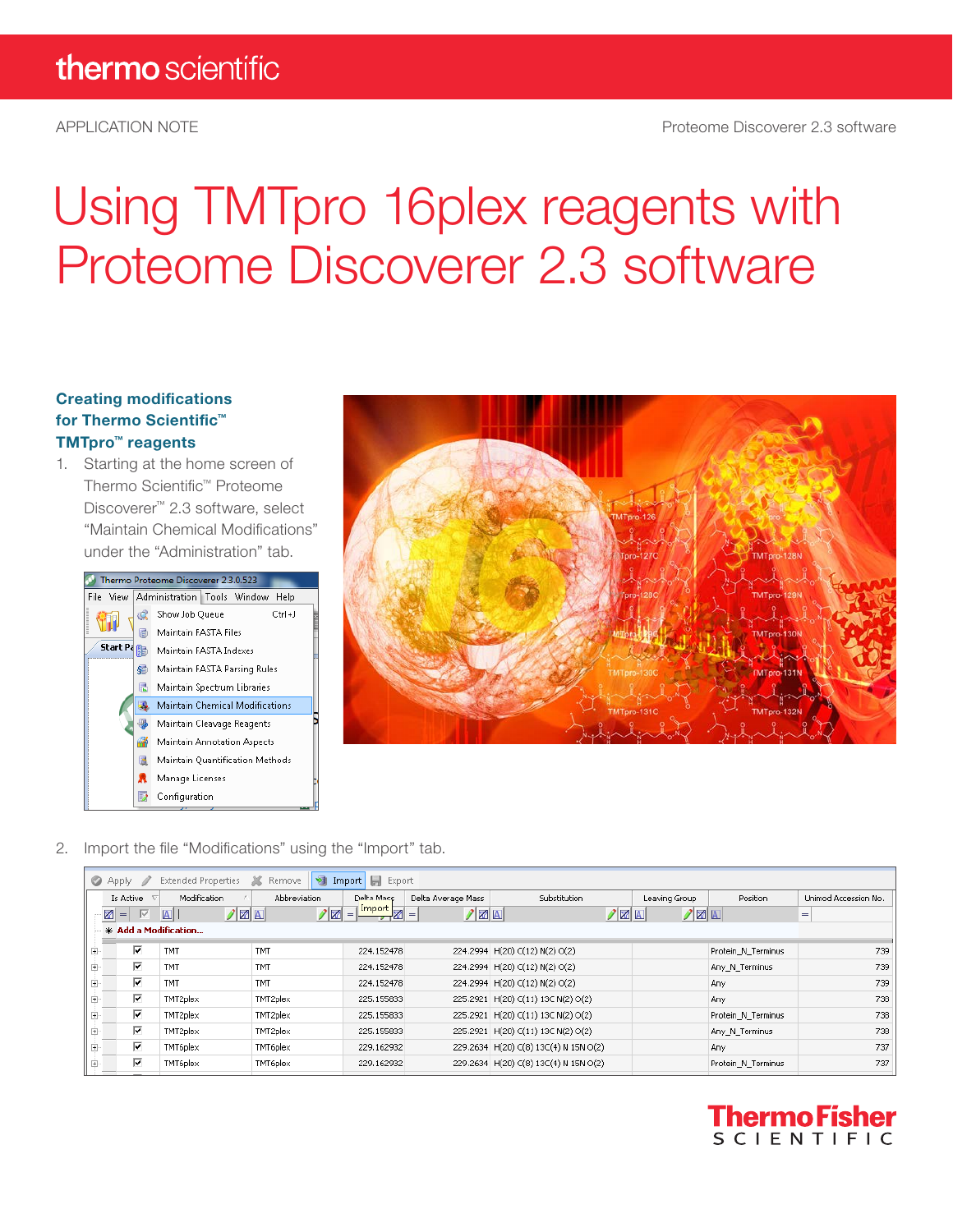3. Select "Local File" in the "Import From" field and browse for the modification file. Select the file and click "Import".

| <b>Import Modifications</b> |                                                    |       |
|-----------------------------|----------------------------------------------------|-------|
| Import From:                |                                                    |       |
| Local File                  | C:\Users\usrfd.sha.msgroup\Desktop\App Note Pro 2. |       |
|                             | Overwrite Existing<br>Import                       | Close |

- 4. If an error occurs, check for an existing modification with the name "TMTpro", and rename or remove if present. Click "Apply" before importing the modification file. It may be necessary to close and reopen Proteome Discoverer software to implement the changes.
- 5. The modifications should appear in the window as shown below:

| ◎           | Apply                                                                                                                                   |                                                        | <b>Extended Properties</b> | ×              | Remove        | Import          | Export<br>ы |                    |                       |                         |            |                      |
|-------------|-----------------------------------------------------------------------------------------------------------------------------------------|--------------------------------------------------------|----------------------------|----------------|---------------|-----------------|-------------|--------------------|-----------------------|-------------------------|------------|----------------------|
|             | Modification<br>Is Active<br>Abbreviation<br>$\nabla$<br>國<br>- I⊠<br>$\overline{A}$<br>A TMTpro<br>$=$<br>Add a Modification<br>$\ast$ |                                                        |                            |                |               |                 | Delta Mass  | Delta Average Mass | Substitution          | Leaving Group           | Position   | Unimod Accession No. |
|             |                                                                                                                                         |                                                        |                            |                |               | $=$             | $=$         | $\overline{A}$     | A                     | $\overline{\mathsf{A}}$ | $=$        |                      |
|             |                                                                                                                                         |                                                        |                            |                |               |                 |             |                    |                       |                         |            |                      |
| Ŧ           |                                                                                                                                         | ⊽<br>TMTpro 0<br>TMTpro 0<br>М<br>TMTpro 0<br>TMTpro 0 |                            | 295,18959      | 295,3773      | H(25) C(15) N(3 |             | Any N_Te           | -1                    |                         |            |                      |
| ŧ           |                                                                                                                                         |                                                        |                            | 295.1896       | 295,1896      | H(25) C(15) N(3 |             | Protein_N          | $\mathbf 0$           |                         |            |                      |
| $\boxminus$ |                                                                                                                                         | ⊽<br><b>TMTpro</b><br><b>TMTpro</b>                    |                            | 304.2071       | 304.3127      | H(25) C(8) 13C( |             | Any                | -1                    |                         |            |                      |
|             | Amino Acid Name<br>One Letter Code<br>ĸ<br>Isotopic label<br>Lysine<br>* Add an Amino Acid Site                                         |                                                        |                            | Classification |               |                 |             |                    |                       |                         |            |                      |
|             |                                                                                                                                         |                                                        |                            |                |               |                 |             |                    |                       |                         |            |                      |
|             |                                                                                                                                         |                                                        |                            |                |               |                 |             |                    |                       |                         |            |                      |
|             |                                                                                                                                         | Modification<br>Is Active<br>$\nabla$                  |                            |                | Abbreviation  |                 | Delta Mass  | Delta Average Mass | Substitution          | Leaving Group           | Position   | Unimod Accession No. |
| E-          |                                                                                                                                         | П<br><b>TMTpro</b>                                     |                            |                | <b>TMTpro</b> |                 | 304.2071    |                    | 304.3127 H(25) C(8) 1 |                         | ∥ Any_N_Te | $-1$                 |
|             | Amino Acid Name<br>One Letter Code                                                                                                      |                                                        |                            |                |               | Classification  |             |                    |                       |                         |            |                      |
|             |                                                                                                                                         | N-Terminus                                             |                            |                |               | Isotopic label  |             |                    |                       |                         |            |                      |
|             | * Add an Amino Acid Site                                                                                                                |                                                        |                            |                |               |                 |             |                    |                       |                         |            |                      |

6. Click "Apply" after implementing any changes to the modifications table. It may be necessary to close and reopen Proteome Discoverer software to implement the changes.

#### Creating a TMTpro 16 plex quantification method

7. Under the "Administration" tab, select "Maintain Quantification Methods".

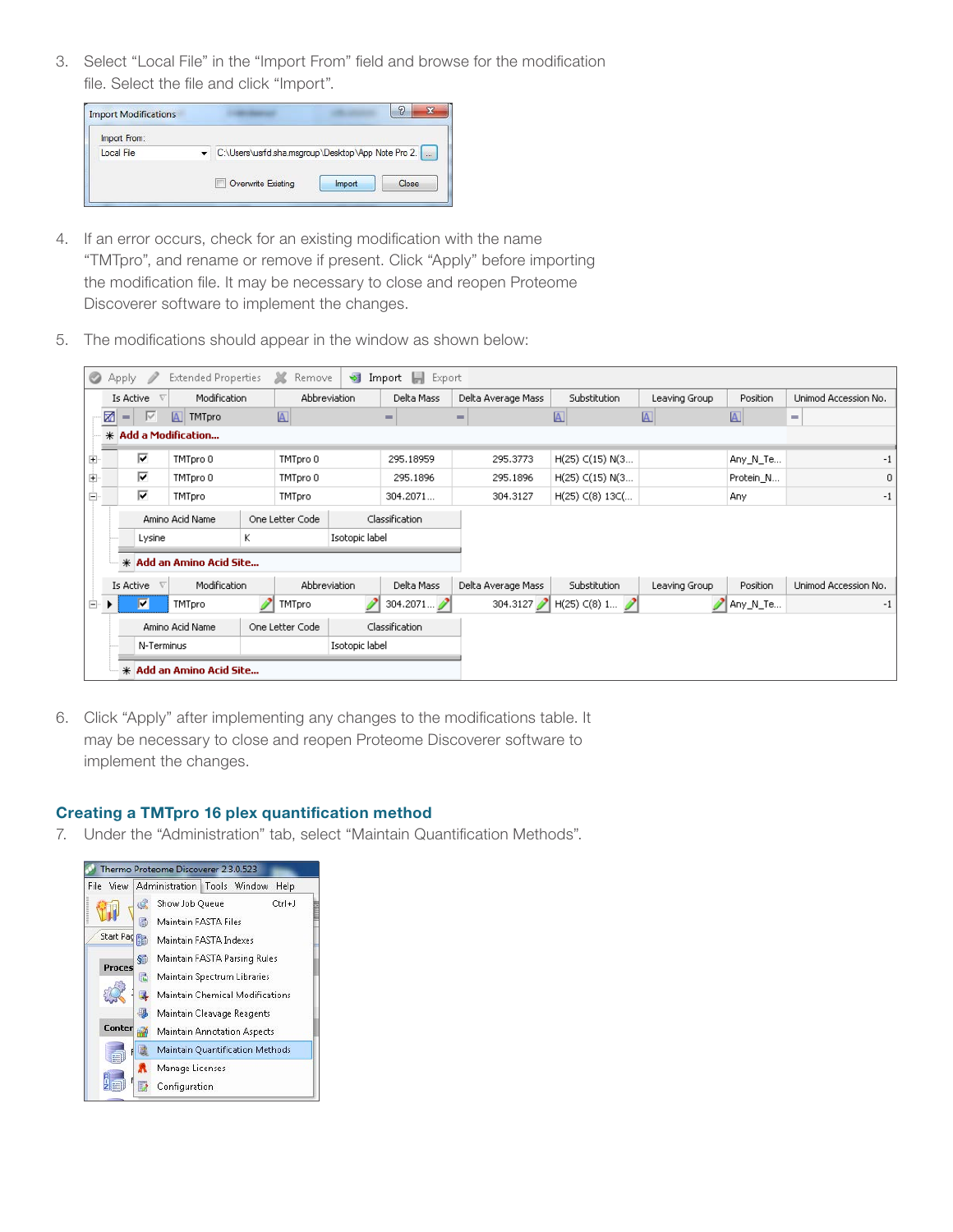8. Import the file "TMTpro 16plex lotUH290428.method" using the "Import" tab.

|                       |               | Add X Remove / Edit   Import   Export       |                                                                                              |                         |
|-----------------------|---------------|---------------------------------------------|----------------------------------------------------------------------------------------------|-------------------------|
|                       | <b>Status</b> | Method Name                                 | Description                                                                                  | Is Active               |
| $\blacktriangleright$ |               | Dimethylation 3plex (C2H6, C. Import 3C2D6) | Dimethylation 3plex (C2H4, C2D4, 13C2D4) Method                                              | ₩                       |
|                       |               | Full 180 Labeling (02   1802)               | 180 labeling method for fully labeled samples                                                | ⊽                       |
|                       |               | Incomplete 180 Labeling (02   0180 + 1802)  | 180 labeling method for incompletely labeled samples                                         | ⊽                       |
|                       |               | iodo TMT 6plex                              | Method for cysteine-reactive 6-plex Tandem Mass Tag® of Proteome Sciences plc                | ⊽                       |
|                       |               | iTRAQ 4plex                                 | Method for iTRAQ™ 4-plex mass tags by Applied Biosystems                                     | ⊽                       |
|                       |               | iTRAO 8plex                                 | Method for iTRAQ™ 8-plex mass tags by Applied Biosystems                                     | ⊽                       |
|                       |               | Low Resolution iodo TMT 6plex               | Method for low resolution cysteine-reactive 6-plex Tandem Mass Tag® of Proteome Sciences plc | ⊽                       |
|                       |               | Low Resolution TMTe 6plex                   | Method for low resolution 6-plex Tandem Mass Tag® of Proteome Sciences plc                   | ⊽                       |
|                       |               | SILAC 2plex (Arg10, Lys6)                   | SILAC 2plex (Arg10, Lys6) Method                                                             | ⊽                       |
|                       |               | SILAC 2plex (Arg10, Lys8)                   | SILAC 2plex (Arg10, Lys8) Method                                                             | $\overline{\mathbf{v}}$ |
|                       |               | SILAC 2plex (Ile6)                          | SILAC 2plex (Ile6) Method                                                                    | ⊽                       |
|                       |               | SILAC 3plex (Arg6, Lys4   Arg10, Lys8)      | SILAC 3plex (Arg6, Lys4   Arg10, Lys8) Method                                                | $\overline{\mathbf{v}}$ |
|                       |               | SILAC 3plex (Arg6, Lys6   Arg10, Lys8)      | SILAC 3plex (Arg6, Lys6   Arg10, Lys8) Method                                                | $\overline{\mathbf{v}}$ |

9. The following window should appear:

| ΙK<br>TMTpro / +304.207 Da<br>$\blacksquare$<br>▼<br>Residue Modification: |                                                                            |                |            |  |      |             |      |      |             |                |            |        |
|----------------------------------------------------------------------------|----------------------------------------------------------------------------|----------------|------------|--|------|-------------|------|------|-------------|----------------|------------|--------|
| N-Terminal Modification:                                                   | TMTpro / +304.207 Da                                                       |                |            |  | ۰    |             |      |      |             |                |            |        |
| Mass Tag                                                                   | Reporter Ion Isotopic Distribution Correction Factors<br>Reporter Ion Mass | $-2$           | Affects    |  | $-1$ | Affects     | Main | $+1$ | Affects     | $+2$           | Affects    | Active |
| 126                                                                        | 126.12772                                                                  | 0              | <b>N/A</b> |  | 0    | N/A         | 100  | 7.73 | 127C        | 0              | <b>N/A</b> | Used   |
| <b>127N</b>                                                                | 127.12476                                                                  | $\overline{0}$ | N/A        |  | 0    | <b>N/A</b>  | 100  | 7.46 | <b>128N</b> | 0              | N/A        | Used   |
| 127C                                                                       | 127.13108                                                                  | 0              | N/A        |  | 0.71 | 126         | 100  | 6.62 | 128C        | 0              | <b>N/A</b> | Used   |
| <b>128N</b>                                                                | 128.12811                                                                  | 0              | N/A        |  | 0.75 | 127N        | 100  | 6.67 | <b>129N</b> | 0              | <b>N/A</b> | Used   |
| 128C                                                                       | 128.13443                                                                  | 0              | <b>N/A</b> |  | 1.34 | 127C        | 100  | 5.31 | 129C        | 0              | <b>N/A</b> | Used   |
| <b>129N</b>                                                                | 129.13147                                                                  | 0              | N/A        |  | 1.29 | 128N        | 100  | 5.48 | 130N        | 0              | N/A        | Used   |
| 129C                                                                       | 129.13779                                                                  | 0              | N/A        |  | 2.34 | 128C        | 100  | 4.87 | 130C        | 10             | N/A        | Used   |
| 130N                                                                       | 130.13482                                                                  | 0              | <b>N/A</b> |  | 2.36 | <b>129N</b> | 100  | 4.57 | <b>131N</b> | 0              | <b>N/A</b> | Used   |
| 130C                                                                       | 130.14114                                                                  | 0              | N/A        |  | 2.67 | 129C        | 100  | 3.85 | 131C        | 0              | N/A        | Used   |
| <b>131N</b>                                                                | 131.13818                                                                  | 0              | N/A        |  | 2.71 | 130N        | 100  | 3.73 | 132N        | 0              | N/A        | Used   |
| 131C                                                                       | 131.1445                                                                   | 0              | N/A        |  | 3.69 | 130C        | 100  | 2.77 | 132C        | 0              | N/A        | Used   |
| 132N                                                                       | 132.14153                                                                  | 0              | <b>N/A</b> |  | 2.51 | <b>131N</b> | 100  | 2.76 | <b>133N</b> | $\overline{0}$ | <b>N/A</b> | Used   |
| 132C                                                                       | 132.14785                                                                  | 0              | N/A        |  | 4.11 | 131C        | 100  | 1.63 | 133C        | 10             | <b>N/A</b> | Used   |
| 133N                                                                       | 133.14489                                                                  | 0              | N/A        |  | 3.09 | 132N        | 100  | 1.58 | 134N        | 0              | <b>N/A</b> | Used   |
| 133C                                                                       | 133.15121                                                                  | 0              | N/A        |  | 4.63 | 132C        | 100  | 0.88 | N/A         | 0              | <b>N/A</b> | Used   |
| <b>134N</b>                                                                | 134.14824                                                                  | $\overline{0}$ | N/A        |  | 4.82 | 133N        | 100  | 0.86 | N/A<br>v    | 0              | <b>N/A</b> | Used   |
|                                                                            | Reporter quan method, only correction factors can be edited                |                |            |  |      |             |      |      |             |                |            |        |

Note: Each TMTpro quantification method contains prefilled correction factors that are specific for each lot of tags. An example is shown for lot UH290428.